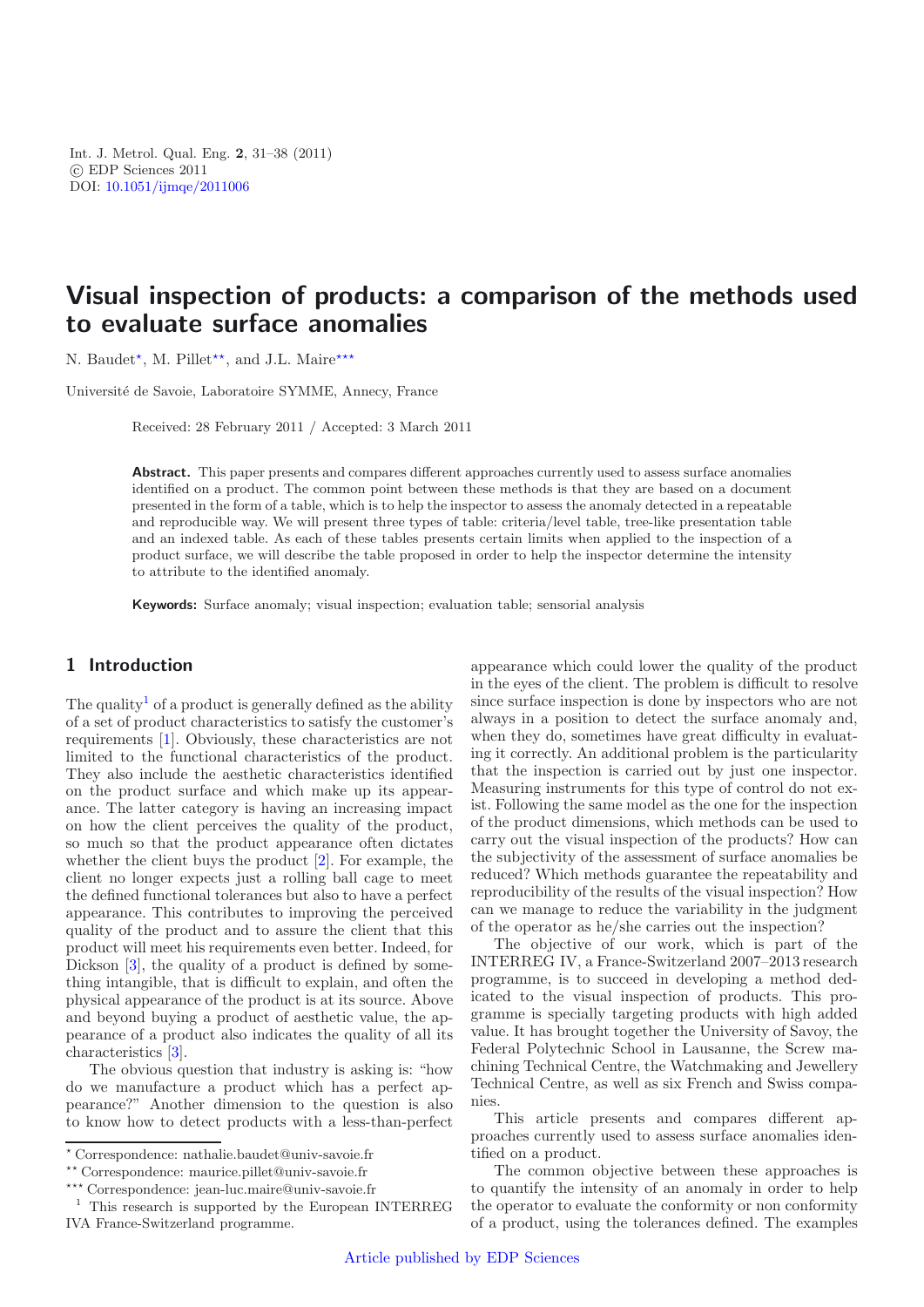presented in this article to illustrate the different approaches are taken from the work currently taking place at Dupont, a luxury product manufacturer, and Fournier, a manufacturer of bathroom and kitchen furniture.

# **2 Sensorial analysis for the evaluation of surface anomalies**

When visual inspection is carried out, many surface anomalies can be detected. Indeed, a perfect product with zero surface anomalies does not exist because, at a given level of magnification, the controller will detect most cases of deviations from the ideal surface. Therefore he must have a method to describe and quantify the anomaly in order to decide if the defect should be judged as acceptable or unacceptable. In order to do this, the tolerance limits for each possible defect must be established. Of course these limits can vary according to where the anomaly is on the product: either on the front or on the back of the product, for example.

We have defined two types of surface anomalies. The anomalies that do not "evolve" are perceived in exactly the same way at two different moments in the life of the product. This is the case for a scratch detected on the product by the inspector, and whose length and depth will not change over the course of time and which will be perceived in exactly the same way by the client. The anomalies which evolve over time belong to the second type. Such is the case for a point on the product that is slightly oxidized. It may be considered as "not critical" by the quality inspector, but perceived as unacceptable by the client later due to the further oxidization over time. An evolving anomaly is a product defect, whatever its level of detection. In our works, we only deal with the non-evolving anomalies. From this category, and contrary to the evolving anomalies, the tolerance levels and limits can be defined and fixed.

Sensorial analysis  $[1, 4, 5]$  $[1, 4, 5]$  $[1, 4, 5]$  $[1, 4, 5]$  $[1, 4, 5]$  $[1, 4, 5]$  is an approach which helps to qualify and quantify the intensity of the sensorial perception. It has long proved its usefulness in the food industry to express the subtle differences in human perception (taste, touch, hearing, smell or sight) in an identical way as if one was using a measuring instrument. More often than not, sensorial analysis is used when perfecting a new product. Trained inspectors must describe the product samples objectively and assess the similarities and differences between many references. The results allow one to compare different products, to assess the effect of a modification of the production process on the sensorial qualities of the products, etc. Sensorial analysis is also used for the launching of a new product or when one wishes to position a product in comparison to those of the competitors. It can also be used as a quality control tool to allow one to check the sensory stability of a product over time. In contrast, we did not find any examples of the use of sensorial analysis in the visual inspection of products in previous research. However, this method seems to be perfectly suitable to describe a surface anomaly and to quantify its intensity.

With sensorial analysis, each product is first described using a set of descriptors, with each descriptor defining a perceived characteristic of the product. These descriptors must respect certain conditions [\[5\]](#page-7-2). First of all, they must be relevant; that is to say, relate a specific characteristic of the product. Then, they must be easily both understood and identified with the same characteristic of the product by all the inspectors. The descriptors must also cover the whole set of characteristics of the product to be examined in an exhaustive way. Finally, they must be independent of each other, each one reflecting a different characteristic of the product.

In the case of visual inspection, it is the surface anomalies of the product, and not the product itself that are described with the help of the descriptors.

As one is advised to do in sensorial analysis, the list of descriptors must be reduced to a minimum  $[5, 6]$  $[5, 6]$  $[5, 6]$ . It is also essential that the inspectors use the same vocabulary to describe the same anomaly. For example, the terms scratch, cut or pits can be replaced by the unique term: Mark. In the case of a visual inspection, we consider that the descriptors Mark, Distortion, Pollution (foreign body, dust, etc.) and Heterogeneity (problem of shade, of texture, etc.) suffice to cover all the surface anomalies that we could encounter on a product [\[5\]](#page-7-2).

The evaluation criteria must then be defined for each of the descriptors, in agreement with experts. These criteria include those used to characterize the anomaly (for example, the mark descriptor can be characterized with the help of criteria such as length, depth and density) and/or criteria linked to the perception of the anomaly (for example, the Effort to make to perceive the mark) [\[1](#page-6-0), [5](#page-7-2)]. Certain criteria can be more important than others, so it is necessary to carefully examine the reasoning behind the experts' choices in order to characterize an anomaly.

In sensorial analysis, each descriptor is then quantified with the help of a measure of intensity on a graded or structured scale. In our case, this means that it is necessary to define a set of levels of intensity for each criterion of an anomaly descriptor, to define the appropriate semantic expression associated with each of these levels and to determine a method of calculation to establish the overall intensity of the anomaly contingent on the values of the criteria of the descriptor.

The following paragraph lists the different approaches possible in order to quantify the intensity of a surface anomaly.

# **3 Different approches to quantify the intensity of a surface anomaly**

As we have mentioned previously, one of the main difficulties with visual inspection is the subjectivity that can creep into the inspector's evaluation of the anomaly. The subjectivity has an impact on the repeatability and the reproducibility of the results of these inspections. In order to overcome this difficulty, the classic approach consists in having different inspectors as well as a reference document to help them quantify the intensity of the detected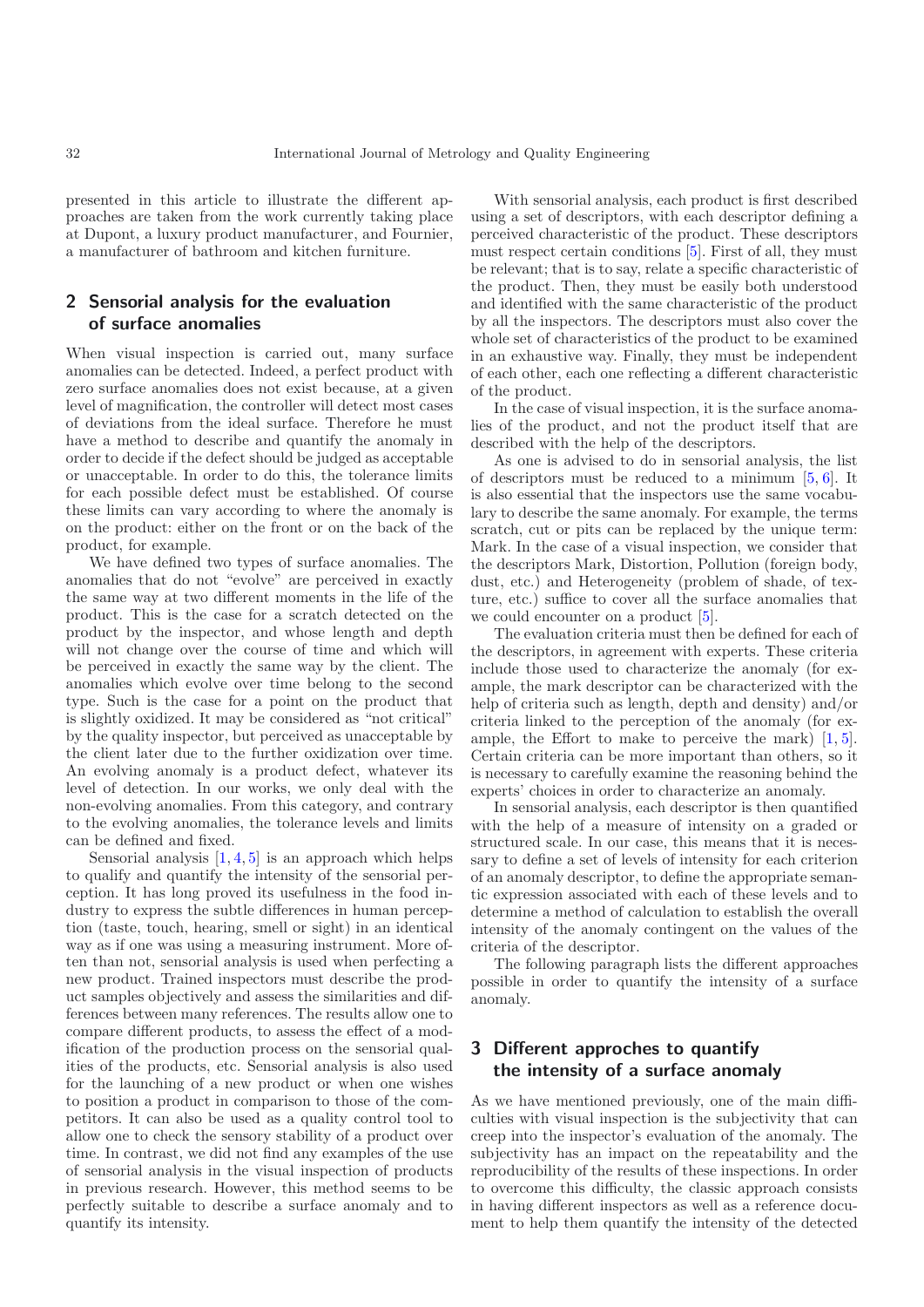N. Baudet et al.: Visual inspection of products: a comparison of the methods used to evaluate surface anomalies 33

| Intensity      | Scan rate                                                                   | Effect of light                                                | Tolerance<br>of the anomaly                                                                                                                                 | Contrast              | Perception compared<br>to the function                                                                                                  |
|----------------|-----------------------------------------------------------------------------|----------------------------------------------------------------|-------------------------------------------------------------------------------------------------------------------------------------------------------------|-----------------------|-----------------------------------------------------------------------------------------------------------------------------------------|
|                | No anomaly<br>visible under<br>standard<br>scanning                         |                                                                |                                                                                                                                                             |                       |                                                                                                                                         |
| $\overline{2}$ | Requires a<br>thorough<br>scan and a local<br>effort to find<br>the anomaly | Visible in a very<br>particular angle<br>(one effect of light) | The anomaly is drowning<br>in the background,<br>likes natural. The direction<br>and intensity (length, depth)<br>is comparable to the rest<br>of the decor | No color<br>contrast  |                                                                                                                                         |
| 3              | Easily visible<br>scan local                                                | Visible in two<br>effects of light                             | The anomaly is in the sense<br>of decor, but is not natural,<br>does not reflect the wish<br>of the designer                                                | Low color<br>contrast |                                                                                                                                         |
| 4              | Easily visible<br>in standard<br>scanning                                   | Visible in<br>two effects of light<br>$+$ "catches the eye"    | The anomaly shocked by<br>its direction or its intensity<br>the decor is altered                                                                            | High<br>contrast      | Perception that<br>the function or<br>durability is maintained.                                                                         |
| 5              | The defect<br>appears<br>instantaneously<br>scanning<br>without special     | All effects<br>of light                                        | The anomaly shocked by<br>its direction or its<br>intensity the decor is altered                                                                            | High<br>contrast      | Perception that<br>the function<br>or durability is altered                                                                             |
| 6              | Instantly visible<br>on a priority<br>before everything<br>else             | All effects<br>of light                                        | The anomaly is<br>extremely shocking                                                                                                                        | High<br>contrast      | Non-conformity compared<br>to the product definition<br>(lack of material, coating $\ldots$ ),<br>deterioration making<br>it unsuitable |

<span id="page-2-0"></span>**Table 1.** An example of a criteria/level table.

anomaly in both a repeatable and a reproducible way. We will now present some of the forms this document can take:

- **–** the criteria/level table;
- **–** tree-like evaluation table [\[5](#page-7-2)];
- **–** the indexed evaluation table [\[7\]](#page-7-4).

These three approaches provide a quantification of the intensity perception of the surface anomaly in a scale between 0 to 6 in the two first forms and 0 to 23 for the last one.

#### **3.1 The criteria/level table**

Table [1](#page-2-0) gives an example of an evaluation table that we call "criteria/level". This example has been developed by the SYMME research laboratory in order to quantify a surface anomaly identified on certain watch components.

This table crosses each level of intensity for the anomaly (in this example, between 1 and 6) and the values of the criteria decided on in order to characterize the anomaly (in this example, the method of examination to perceive the anomaly, the effect of light to make it visible, the tolerance of the anomaly which characterizes the link between the anomaly and its surrounding environment, the level of contrast in colour generated by the anomaly, and the relationship between the perception of

the anomaly and the function expected from the component inspected). The inspector needs to get his perception of the anomaly to correspond to the different values described in each line of the table. If he manages to do this, he is then able to deduce the value of the intensity to assign to the anomaly.

The advantage of this table is that it clarifies what the different criteria to use to characterize the anomaly are. It also allows one to describe the different values required for each of the criterion during the period of observation. Lastly, it allows a precise link to be made between what is perceived and the level of intensity to attribute to the anomaly. It also limits the subjectivity associated with determining the value of the criterion as the latter can be confirmed by observing the values of the other criteria which are on the same line.

For example, if the inspector perceives the anomaly as instantly visible, his/her perception will be confirmed as accurate if he/she perceives the anomaly under all the different effects of light and if he/she perceives a major contrast in colour (line 6 of the table).

In contrast, this table supposes that each time the inspector perceives something, that it coincides perfectly with the description on one of the lines in the table, i.e. all the values observed for the different criteria are necessarily and only situated on the same line. It also presumes that the inspectors have a good understanding of the criteria and have had a sufficient amount of training.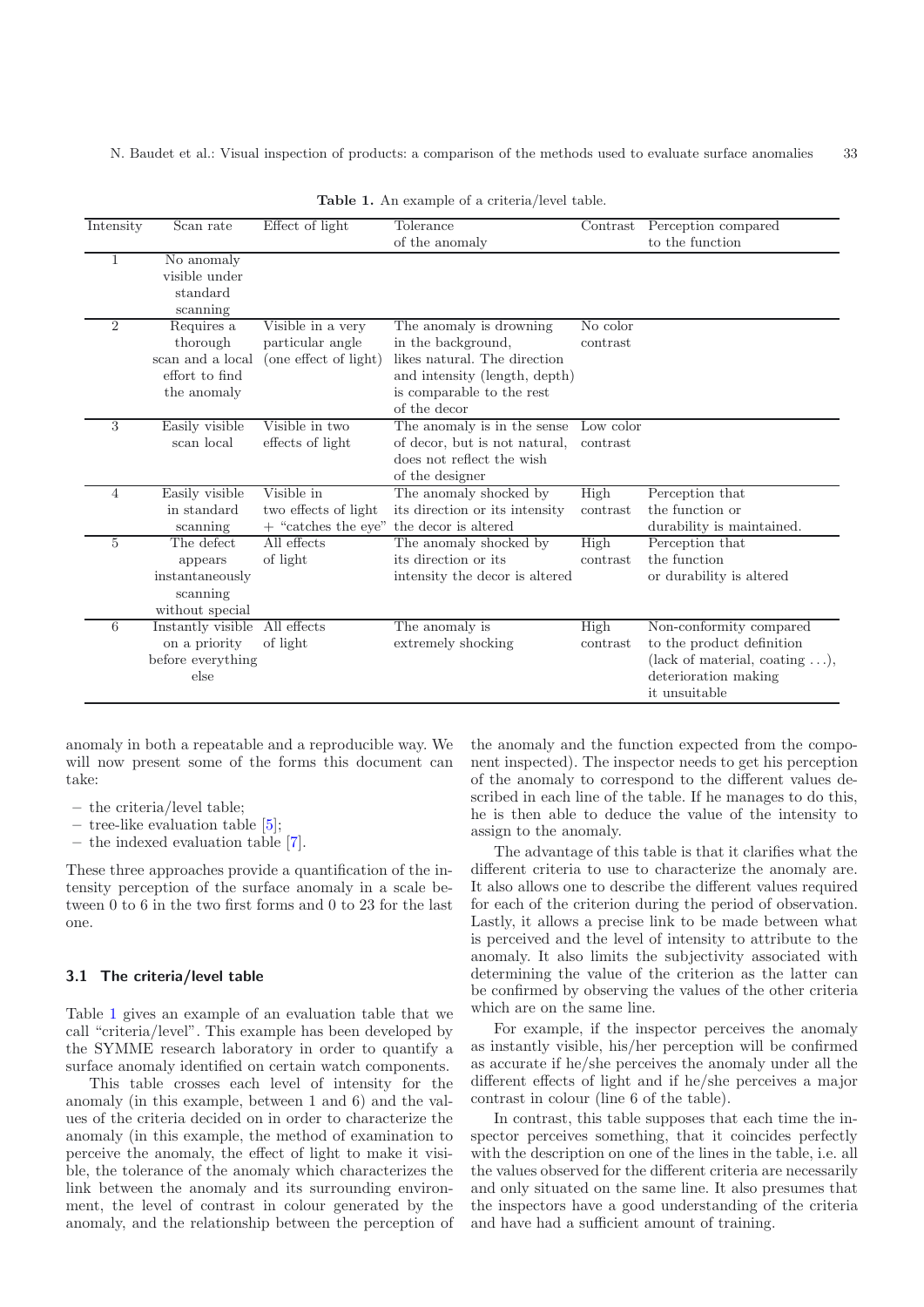

<span id="page-3-0"></span>**Fig. 1.** Tree-like representation of the criteria for a mark-type anomaly.

#### **3.2 Tree-like evaluation table**

Figure [1](#page-3-0) gives an example of a tree-like form of evaluation [\[7\]](#page-7-4). The aim of the tree-like shape is to convey the experts' hierarchical reasoning.

In order that the workers and inspectors get a better understanding we will only keep the possible combinations of criteria that will lead to a table which will define the levels of intensity for a given anomaly (Tab. [2\)](#page-4-0) [\[7\]](#page-7-4).

Like the previous table, this one creates a link between each level of intensity of the anomaly (in the example from 1 to 6) and the criteria retained in order to characterize the anomaly (the example shows the naked eye vision of the anomaly, the depth of the mark, its length and its density).

On the other hand, and contrary to the criteria/level of intensity table, this table allows several combinations of the values of the criteria for the same level of importance. In the example, it is the case for level 4, which is associated with both a shallow mark and a fairly deep mark in the case where this mark is short and located in a single place.

However, the main advantage of this form of table is to offer the inspector an operating procedure for his/her

observation. Thus, in the example, the inspector is led to consider (in the right order) the visual impact, the depth, the length and the density of the mark. Each value that is attributed to a criterion reduces the number of possibilities that the other criteria have to be used to examine.

Setting up such a table implies that a tree-like representation of the values of the different criteria has been created beforehand, and that all the values possible for these criteria have been considered.

One of the limits presented in this table comes from its tree-like representation which limits the number of criteria. Indeed, adding a criterion significantly multiplies the number of combinations of the values of the criteria to consider. In the example, we have 7 combinations with two criteria, but 22 combinations with three criteria and more than 60 combinations with four criteria.

#### **3.3 The indexed evaluation table**

Table [3](#page-5-0) gives an example of an indexed evaluation table. The table presented and developed by QIM Eurofish [\[4](#page-7-1)], is used with the aim of helping the inspector to evaluate the freshness of a fish.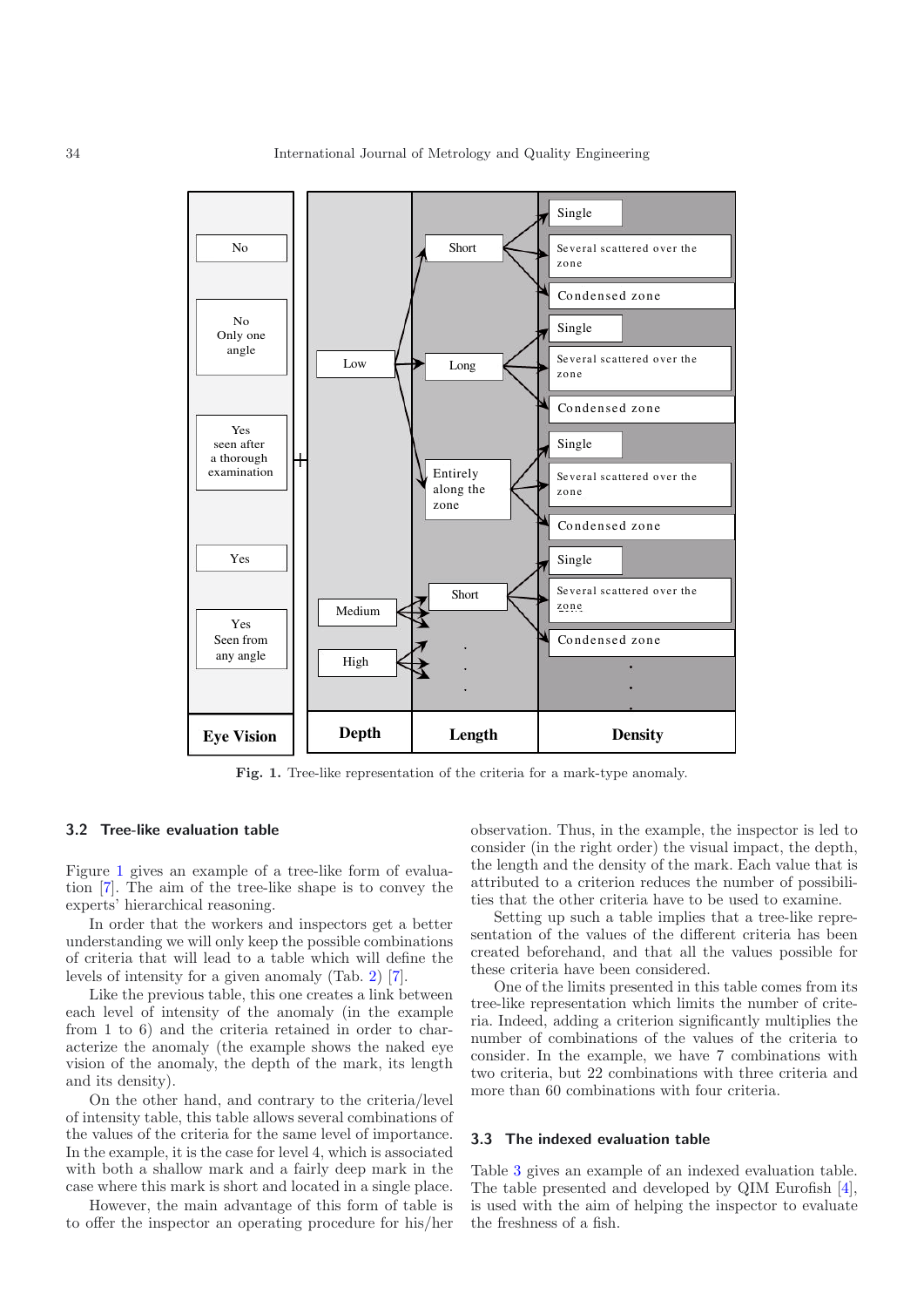| Intensity      | Naked eye vision | Mark            |                         |                                 |  |
|----------------|------------------|-----------------|-------------------------|---------------------------------|--|
|                |                  | Depth           | Width                   | Density                         |  |
| 1              | No               | $_{\text{Low}}$ | Short                   | Single                          |  |
| $\overline{2}$ | No Only one      | Low             | Short                   | Several scattered               |  |
|                | angle            |                 |                         | over the zone                   |  |
|                | Yes Seen         | Low             | Long                    | Single                          |  |
| 3              | after a thorough | Medium          | Short                   | Single                          |  |
|                | examination      | Medium          | Short                   | Several scattered               |  |
|                |                  |                 |                         | over the zone                   |  |
| $\overline{4}$ | Yes              | $_{\text{Low}}$ | Short                   | Condensed zone                  |  |
|                |                  | Medium          | Short                   | Condensed zone                  |  |
| 5              | Yes              | Low             | Entirely along the zone | Single                          |  |
|                |                  | High            | Short                   | Single                          |  |
|                | Yes Seen         | Medium          | Long                    | <b>Single</b>                   |  |
|                | from any angle   |                 |                         |                                 |  |
|                |                  | Medium          | Entirely along the zone | Single                          |  |
|                |                  | High            | Short                   | Several scattered over the zone |  |
| 6              |                  | High            | Short                   | Condensed zone                  |  |
|                |                  | High            | Long                    | Single                          |  |
|                |                  | High            | Entirely along the zone | Single                          |  |

<span id="page-4-0"></span>**Table 2.** An example of a table using a tree-like representation.

This approach consists in listing the different evaluation criteria, listing the different characteristics for each of these criteria and listing the different possible values for each of the characteristics. For example, the criterion eyes is characterized by a pupil being black, opaque or grey. A score is associated with each of the values for this criterion (10 criterion et 33 values, in this example) and the index attributed to the anomaly corresponds to the sum of these scores (from 0 to 23 in the example).

The advantage of this table is that it lists the whole set of possible observations that an inspector could make for a given anomaly; therefore this limits the inspector's subjectivity which appears when he/she is confronted with an anomaly that is listed.

#### **3.4 Proposition of a corrected hierarchical evaluation table**

Within the framework of the INTERREG IV A France-Switzerland project, a comparative study of different evaluation tables has been carried out using the criteria/level table, tree-like representation table and indexed table.

This study consisted in using each of the approaches in parallel and to measure their respective effects on the variability of the results of the inspections carried out by different inspectors.

This study allowed us to confirm and/or to put forward:

- **–** the existence of a certain hierarchy in the criteria taken into account;
- **–** the difficulty experienced by the expert in deciding on the level of intensity to attribute to an anomaly in the case of a contradiction among different criteria (for example, Contrast and Effort needed to detect in the example presented in Tab. [1\)](#page-2-0);
- **–** the difficulty in reproducing the expert's reasoning using a tree-like presentation of the criteria, as shown in Table [2;](#page-4-0)
- **–** the sometimes tedious task of using an indexed table, as presented in Table [3.](#page-5-0)

Thanks to these points, we have deduced what we should expect from a table whose aim is to formalize the sensorial perception of the quality of a surface. The table to be used must:

- **–** take the hierarchical character of the criteria;
- **–** convey the reasoning behind the expert's choices (especially because some criteria can worsen the situation);
- **–** be simple so the inspectors can use and memorise the table easily;
- **–** be exempt from the combinations of values of criteria which could lead to a contradiction;
- **–** be able to be translated easily into different languages.

In order to meet these requirements, Table [4](#page-6-2) shows the table that we propose and that we call the "corrected hierarchical table".

The hierarchical nature of this table is given by the effort needed to detect the anomaly which, using the opinion of the set of experts in visual inspection, has a preponderant role in the making of the decision. First of all, the inspector evaluates the effort he/she needed to produce in order to perceive the anomaly. Therefore he/she must take a value in the first column of the table where these values match to his/her effort.

This first evaluation will then be corrected by a worsening or a reduction of the anomaly, depending on the different criteria, following assessment of all criteria, the controller found in the last column of the table, the final intensity of the anomaly or in this case the index of anomaly gravity (1 to 6 in this example).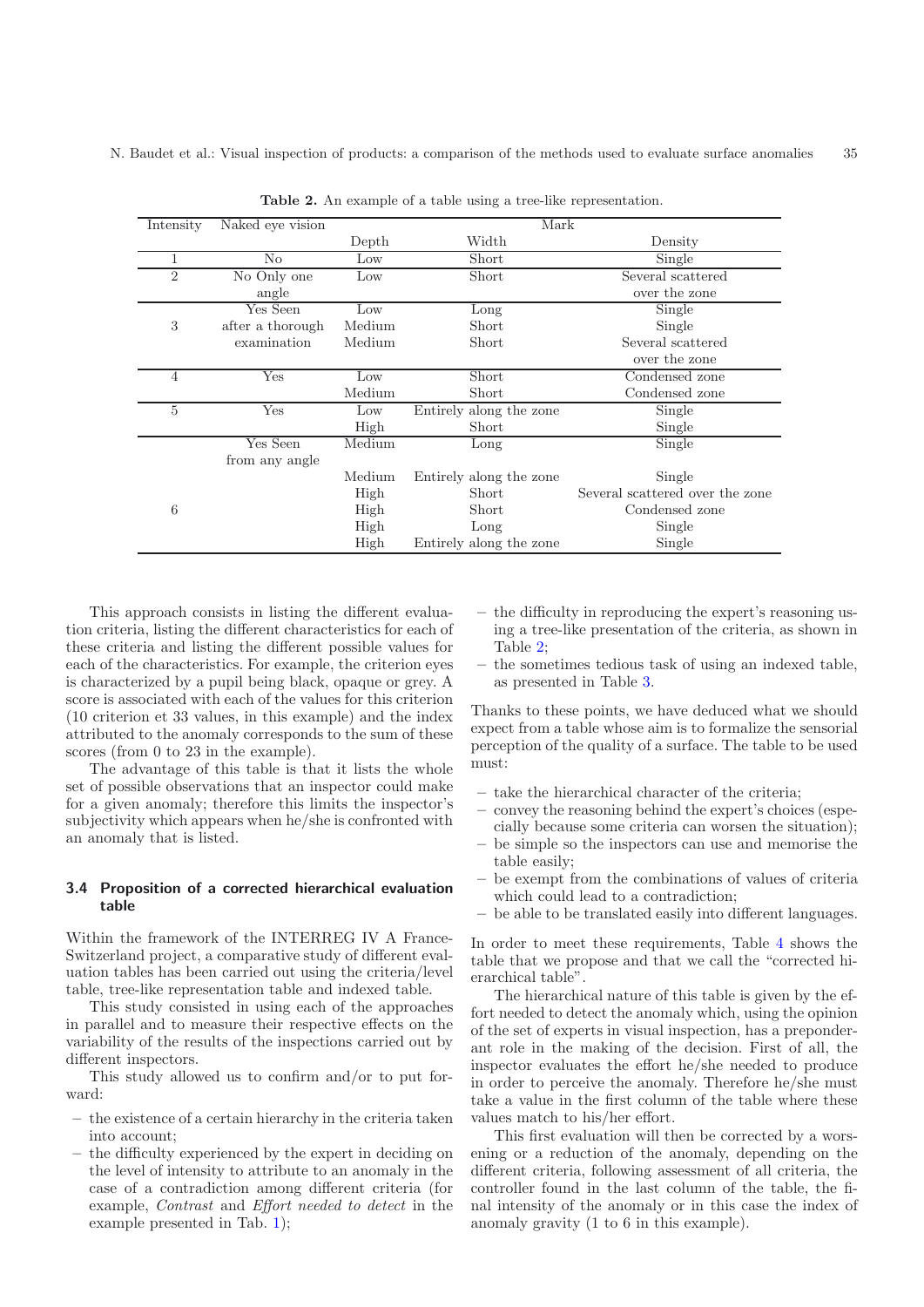<span id="page-5-0"></span>**Table 3.** An example of an indexed table [\(www.qim-eurofish.](www.qim-eurofish.com) [com\)](www.qim-eurofish.com).

| Quality        |           | Description               | Score          |
|----------------|-----------|---------------------------|----------------|
| parameter      |           |                           |                |
|                |           | Bright, indescent         | $\theta$       |
|                |           | pigmentation              |                |
|                | Skin      | Rather dull, becoming     |                |
|                |           | discolored                | 1              |
|                |           | $D$ ull                   | $\overline{2}$ |
| Appearance     |           | In rigor                  | $\overline{0}$ |
|                |           | Firm, elastic             | 1              |
|                | Stiffness | Soft                      | $\overline{2}$ |
|                |           | Very Soft                 | 3              |
|                |           | Clear                     | 0              |
|                | Cornea    | Opalescent                | 1              |
|                |           | Milky                     | $\overline{2}$ |
|                |           | Convex                    | 0              |
| Eyes           | Form      | Flat, slightly sunken     | 1              |
|                |           | Sunken, concave           | $\overline{2}$ |
|                |           | Black                     | 0              |
|                | Pupil     | Opaque                    | 1              |
|                |           | Grey                      | $\overline{2}$ |
|                |           | <b>Bright</b>             | 0              |
|                |           | Less colored,             |                |
|                |           | becoming discolored       | 1              |
|                | Color     | Discolored, brown spots   | $\overline{2}$ |
|                |           | Brown, discolored         | 3              |
|                |           | Fresh, seaweedy, metallic | $\overline{0}$ |
| Gills          |           | Neutral, grassy, musty    | 1              |
|                | Smell     | Yeast, bread,             |                |
|                |           | beer, sour milk           | 2              |
|                |           | Acetic acid,              |                |
|                |           | sulphuric, very sour      | 3              |
|                |           | Clear                     | $\overline{0}$ |
|                | Mucus     | Milky                     | 1              |
|                |           | Milky, dark, opaque       | $\overline{2}$ |
|                |           | Translucent, bluish       | 0              |
| Flesh, fillets | Color     | Waxy, milky               | 1              |
|                |           | Opaque,                   |                |
|                |           | yellow, brown spots       | 2              |
|                |           | $_{\rm Red}$              | 0              |
| Blood          | Color     | Dark red                  | $\mathbf 1$    |
|                |           | Brown                     | $\overline{2}$ |
| Quality index  |           | $0 - 23$                  |                |
|                |           |                           |                |

For example, if we take the tolerance of the anomaly of the frontage of a building. The evaluation of the mark following the grain of the wood will be less reduced whereas it will worsen if this mark appears perpendicular to the grain of the wood.

The vocabulary used in the table is basic on purpose in order to satisfy the need to translate the table into different languages easily. However, each term in the table (for example, weak or strong for the size) must be explained reference documents and appropriate training. In the case we have studied, in order to evaluate the perception of the size, the experts have defined an acceptable length for a rather long mark (scratch) and an acceptable diameter for a rather circular mark, wherever the mark may be on the product.

This method is simple. It can take several combinations of criteria into account, which the previous tables could not do. Another advantage of this table is that it also allows one to follow the inspector's reasoning when he/she evaluates the anomaly. For example, if an anomaly is visible only under a particular angle, if the anomaly hidden in the background of the workpiece, if its size is important and the mark is shallow, the inspector will write: D1, T0, G1, R0, IG2 in his/her table.

With this type of approach, it is possible to both reduce the subjectivity of the inspector's evaluation and to assure oneself of the consistency of the reasoning leading to the decisions over time and between the inspectors. In order to do this, we carry out an R&R test on the products identified and for which we follow the reasoning that leads to the evaluation.

### **4 Discussion of the approach**

In order to evaluate the result of the improvement brought about by the use of this table, we carried out a study in one of the partner companies in the INTERREG project, whose objective was to quantify the agreement among 5 experts on the evaluation of 18 products which only have one surface anomaly.

Table [5](#page-6-3) shows the results obtained from this study before as well as after the use of this table.

Before the use of corrected hierarchical table, a test using the 18 products was carried out with the aim of verifying the agreement of the 5 experts. Each product had just one anomaly, which was clearly defined beforehand. The experts were asked to judge the conformity of the product in relation to the anomaly identified. We then calculated the percentage of products for which the responses were identical. Only 22% of the products led to an agreement among the evaluations carried out by each expert independently. This first test reveals a real problem in the harmonising of the decisions. As the decision leading to conformity is not formalized, the criteria D, T, G and R were not filled in.

Once we had defined the criteria and the levels of intensity and the corrected hierarchical table had been designed, we carried out a R&R test again. During the test, the experts were asked to be precise regarding the value associated with each of the criteria to be examined, the level of intensity they attributed to the anomaly and the decision made concerning the conformity of the product. We then calculated the percentage of anomalies which obtained the same level of intensity in the end.

The results show a significant improvement in the agreement among the experts (it increased from 22% to 46%). Going beyond the actual result of the test, it should be noted that the formalisation of the evaluation process contributed to making the discussion easier among the experts on the disagreements identified at the end of their evaluation. This last point is very important, especially within the context of a contractual framework established between customers and suppliers.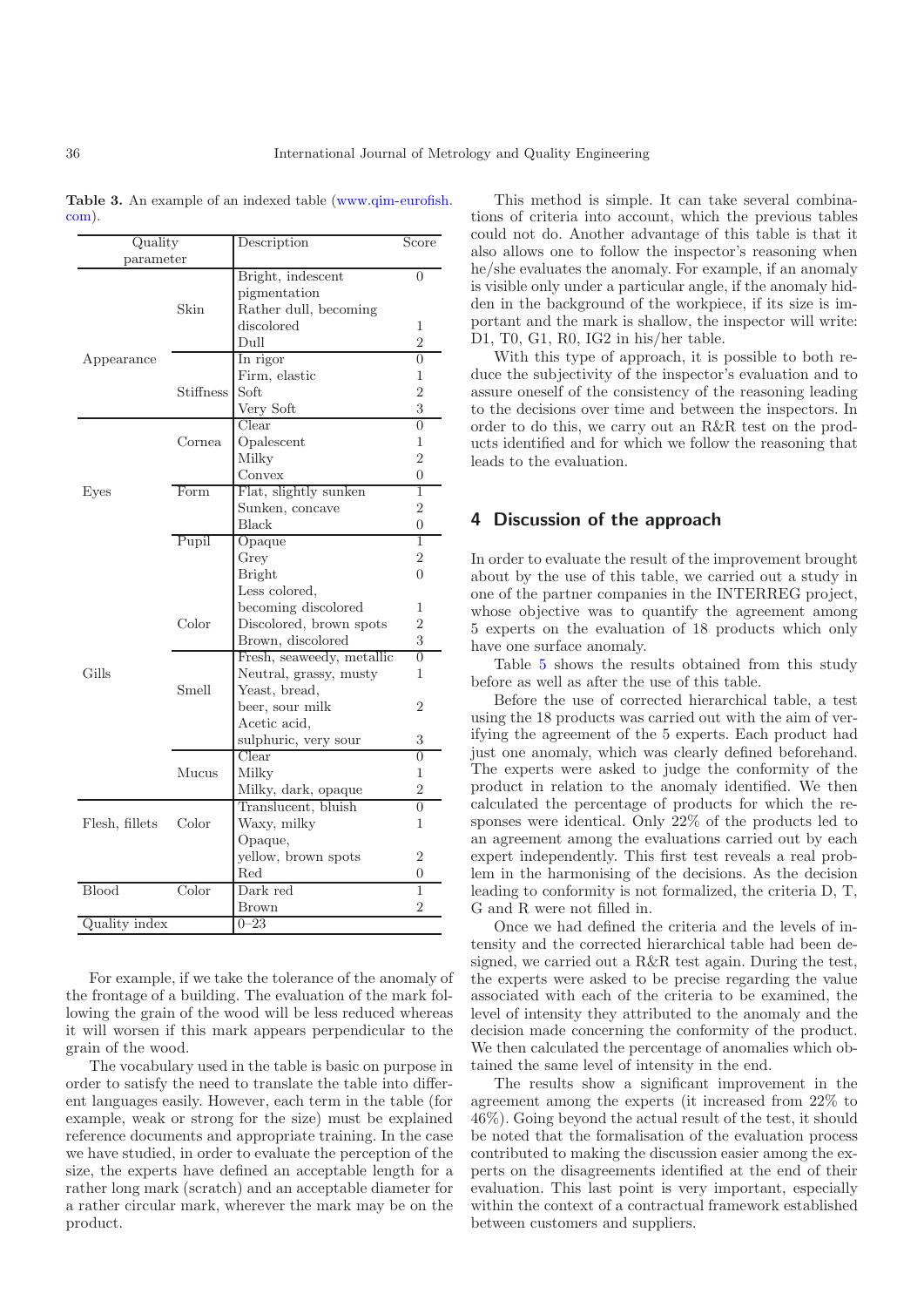<span id="page-6-3"></span>

|   |                       | T                        | G                  | R.               | ЮG             |
|---|-----------------------|--------------------------|--------------------|------------------|----------------|
|   | Detection effort      | Tolerance                | <b>Size</b>        | Relief           | Index of       |
|   |                       | of the anomaly           | perception         | perception       | anomaly        |
|   |                       |                          |                    |                  | gravity        |
|   | Visible under a       |                          |                    |                  |                |
|   | particular angle      | $0$ (zero) if it drowned | $0$ (zero) if it   | $0$ (zero) if it |                |
|   | and hard to find      | in the background,       | is low             | is shallow       |                |
|   |                       | like natural             |                    |                  | $\overline{2}$ |
|   |                       |                          |                    |                  |                |
|   | Visible in            |                          |                    |                  | 3              |
|   | several angles        |                          |                    |                  |                |
|   |                       |                          |                    |                  | 4              |
|   |                       | 1 (one) decor contrast   | $(one)$ it it<br>1 | $1$ (one) if it  |                |
|   |                       | does not seem natural    | is high            | is marked        | 5              |
|   |                       |                          |                    |                  |                |
| 3 | Visible in all angles |                          |                    |                  | 6              |

<span id="page-6-2"></span>**Table 4.** Corrected hierarchical table.

**Table 5.** Results of the degree of agreement between the experts (in percentage).

|       | Without the table With the table |      |
|-------|----------------------------------|------|
| Ð     |                                  | 75\% |
| T     |                                  | 76%  |
| G     |                                  | 79%  |
| R.    |                                  | 87\% |
| Total | $\it a$                          |      |

Percentage calculated using the average of the agreement between five experts concerning the conformity of the products.

However, the result obtained thanks to this table must be improved or even more. This is the aim of our current research, which is especially concentrating on a better definition of the terms used in the table (shallow marked *...*).

In order to satisfy the criteria of simplicity and independence in relation to the language used, we think it is not wise to increase the complexity of the table.

Each criterion to be examined is the object of specific training given to the inspectors so as to limit the difference in the way words are interpreted.

Each inspector will have to do a training course on using the table. Our objective is to reach 80% percent agreement among the five experts, which means 90% agreement for each of the criterion.

## **5 Conclusion**

In this article, we have emphasized the necessity to rely on a formalized table in order to limit the variability of the results often observed when a visual inspection of products is carried out.

The three evaluation tables that we have presented (criteria/level table, tree-like representation table and indexed table) can be used for this type of control, and each has their own limitations.

The criteria/level table is by far the least stable of the three tables. In order to avoid confusion which could arise between the different levels of intensity possible, we especially need to remember that it requires terminology that is often too complex and therefore often very difficult to be mastered by all the inspectors.

As for the tree-like representation table, its main drawback is that it limits the number of criteria one can consider during an evaluation since the addition of just one criterion increases the number of possible combinations of the values of the criteria to be examined by the inspector far too much.

Admittedly more complete than the other two tables, in terms of the criteria to examine during the evaluation, the indexed table is however rather tedious to use and therefore not very suitable for the evaluation of the intensity of a surface anomaly.

In order to overcome these difficulties, we have developed a corrected hierarchical table. For the moment, it appears a lot more suitable for the visual inspection of products than the previous tables. Here is what the first results of this table applied at one of the companies with whom we are working seem to suggest.

These results will probably improve once the inspectors have been fully trained using this table, as well as at the end of the work which will be done so as to obtain an even more accurate definition of the criteria used in this table.

Looking to the future, it will no doubt be necessary to test the robustness of the corrected hierarchical table in other companies which carry out visual inspection by evaluating the intensity of the anomaly.

#### <span id="page-6-0"></span>**References**

- 1. ISO 9000:2005
- <span id="page-6-1"></span>2. A. Lefebvre, J.F. Bassereau, L'analyse sensorielle, une méthode de mesure au service des acteurs de la conception: ses avantages, ses limites, ses voies d'amélioration. Application aux emballages,  $10^e$  *Séminaire CONFERE* (Belfort, France, 2003), pp. 3–11